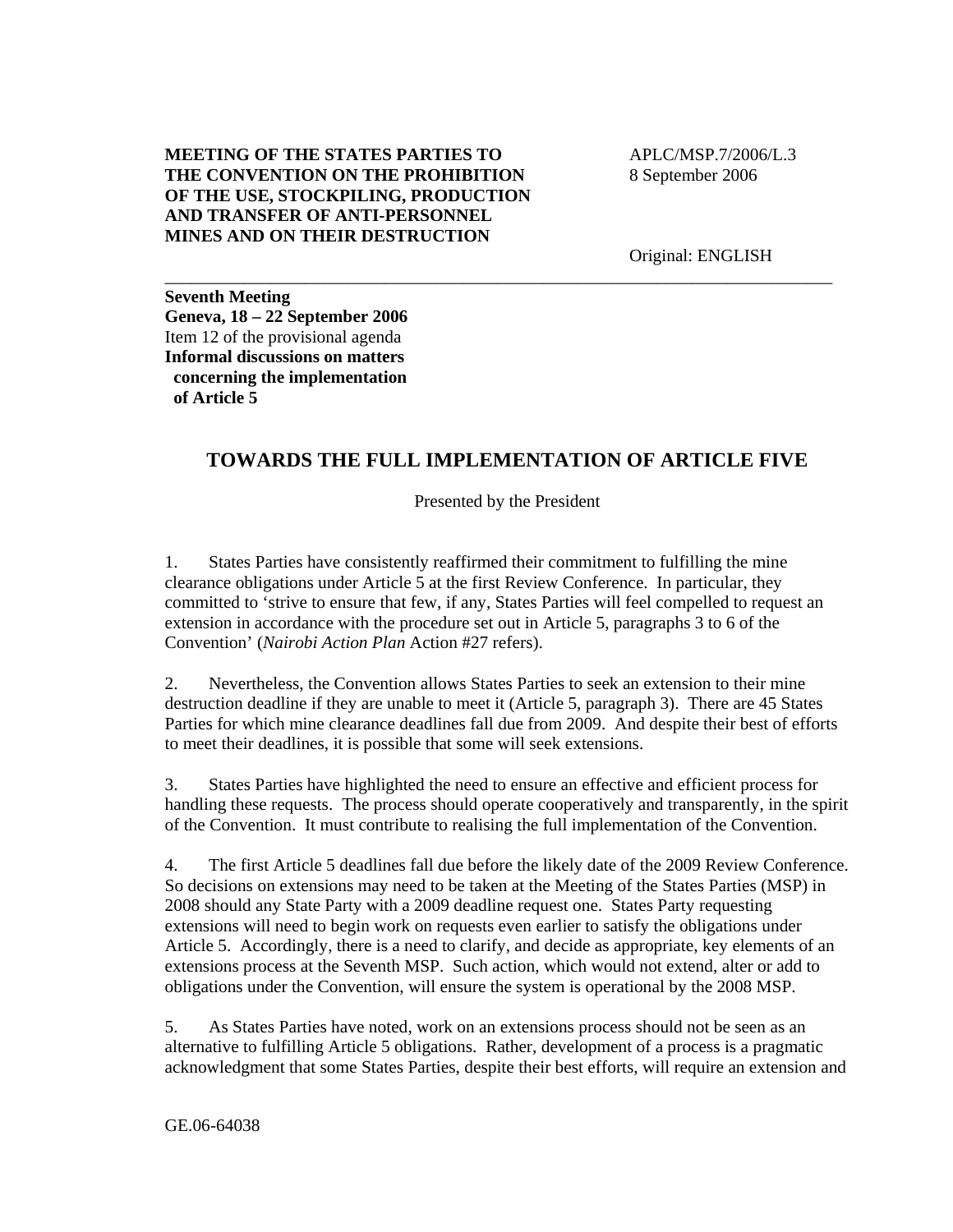States Parties must be in a position to respond to that request in a timely manner. It is in the interests of all mine-affected populations, States Parties and our Convention that efforts to fulfill Article 5 mine clearance obligations continue. Further, extensions are not an automatic right. They will only be granted on the basis of an informed decision by States Parties.

## *Extension request content and format*

6. The Convention lays down some clear guidelines on the content of extension requests in Article 5, paragraph 4:

- "4. Each request shall contain:
	- a) The duration of the proposed extension;
	- b) A detailed explanation of the reasons for the proposed extension, including:
		- (i) The preparation and status of work conducted under national demining programs;
		- (ii) The financial and technical means available to the State Party for the destruction of all the anti-personnel mines; and
		- (iii) Circumstances which impede the ability of the State Party to destroy all the anti-personnel mines in mined areas;
	- c) The humanitarian, social, economic, and environmental implications of the extension; and
	- d) Any other information relevant to the request for the proposed extension."

7. States Parties are strongly encouraged to illustrate how the extension period will contribute to the meeting of Article 5 obligations. To this end, States Parties are strongly encouraged to provide information on their national demining plan, including resource needs, for the extension period. Additionally, concerned States Parties agreed to provide information relating to resources they themselves have contributed to fulfil their Article 5 obligations. (*Nairobi Action Plan* Action #22 refers).

8. It is the responsibility of the requesting State Party to provide all information relevant to their request, drawing on assistance as necessary. States Parties should, as necessary, seek assistance from the Implementation Support Unit (ISU) in the preparation of their requests. States Parties in a position to do so should assist states requesting an extension to fulfill their Article 5 obligations in accordance with Article 6-4 of the Convention (*Nairobi Action Plan*  Action #44 is also relevant in this regard). International and non-government organisations are strongly encouraged to provide assistance where they are in a position to do so.

9. The President's consultations revealed strong support for elaboration of a common template for extension requests to assist States Parties seeking an extension to fulfill the information requirements of Article 5, paragraph 4. This would be in line with the precedent of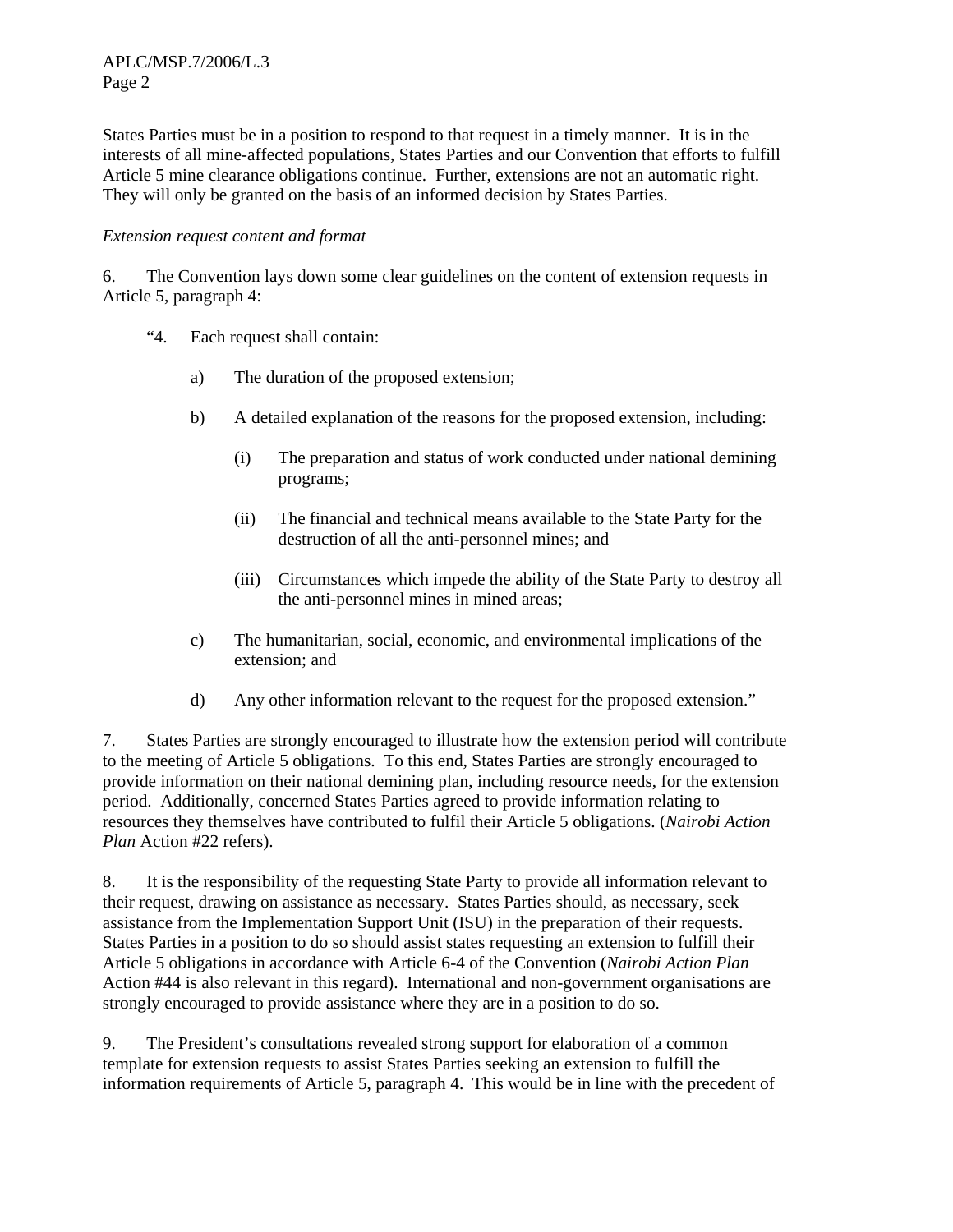States Parties' decision to adopt a common template to better facilitate provision of information as required by Article 7. The President expresses appreciation for Canada's work to elaborate a template.

## **It is proposed that the 7MSP:**

## **Consider a voluntary template to facilitate extension requests; and**

## **strongly encourage States Parties seeking Article 5 extensions to append their national demining plans to their extension requests.**

#### *Submission of extension requests*

10. According to Article 5, paragraph 3 of the Convention, States Parties 'may submit a request to a Meeting of the States Parties or a Review Conference...'. In reality, this timing provides little scope for States Parties to fulfill their obligation to assess requests in accordance with Article 5, paragraph 5. Depending on the number of requests in any one year, States Parties may need to consider concurrently more than one request at a MSP or Review Conference. Timely submission of requests would ease this assessment burden by ensuring all issues were clarified before such a meeting. And it would better ensure other vital issues received due attention at the MSP or Review Conference.

11. States Parties may also need time to identify and clarify issues relating to the request, including a requesting States Party's resource needs. In turn, a requesting State Party may use this work to revise its request before States Parties vote on it. Such work would be undertaken in the cooperative spirit of the Convention. It would provide States Parties a better basis for making informed decisions. And it should help ensure requesting States Parties have in place clear strategies for meeting their goals during an extension period.

#### **It is proposed that the 7MSP:**

**Encourage States Parties seeking Article 5 extensions to submit their request to the President no fewer than nine months before the Meeting of the States Parties or Review Conference at which the decision on the request would need to be taken.** 

#### *Reviewing and assessing extension requests*

12. In accordance with Article 5, paragraph 5, the MSP or Review Conference shall assess extension requests. States Parties need to determine whether the period of extension being sought is appropriate. In doing so, Article 5, paragraph 5 states that States Parties shall take 'into consideration the factors contained in paragraph 4 (of Article 5)…'. In carrying out this obligation, the States Parties may benefit from a review of the requests. Moreover, a review of a request provides an opportunity for a requesting State Party to clarify aspects of its request, including identifying resource requirements.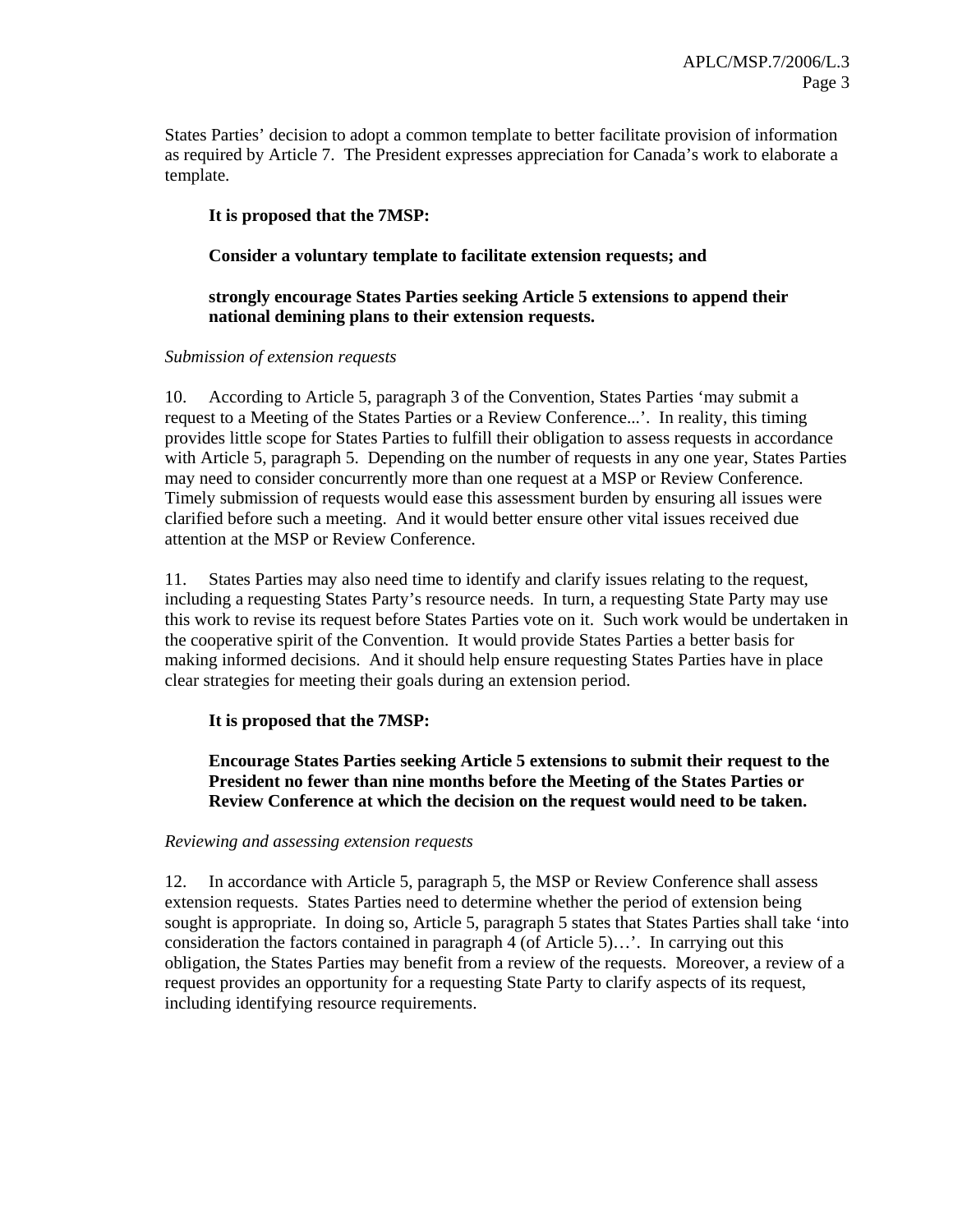## **It is proposed that the 7MSP agree that:**

**The President, upon receipt of an extension request, should inform the States Parties of its lodgment and make it openly available, in keeping with the Convention practice of transparency;**

**the President and the Co-Chairs and Co-Rapporteurs of the Standing Committees, jointly prepare a review of the request indicating,** *inter alia***: Clarifications of facts sought and received from the requesting State; demining plans for the extension period; resource and assistance needs and gaps;** 

**in preparing the review, the President and the Co-Chairs and Co-Rapporteurs of the Standing Committees and the requesting States Party should cooperate fully to clarify issues and identify needs;**

**in preparing the review, the President, Co-Chairs and Co-Rapporteurs should draw on expert mine clearance, legal and diplomatic advice, using the ISU to acquire necessary expertise and to otherwise provide support;** 

**the President, acting on behalf of the Co-Chairs and Co-Rapporteurs, should submit the review to the States Parties well before the MSP or Review Conference preceding the requesting State's deadline.** 

#### *Deciding an extension request*

13. The States Parties, having assessed an extension request shall 'decide by a majority of votes of States Parties present and voting whether to grant the request for an extension period', in accordance with Article 5, paragraph 5. This process for receiving, assessing and deciding extension requests should apply to consideration of requests submitted in accordance with Article 5, paragraph 6.

# *Costs*

14. To the extent that this process for the review, assessment and deciding of extension requests imposes additional costs on the ISU, these shall be met through voluntary contributions from States Parties. In this regard, States Parties should recall their commitment to provide funding for mine action in accordance with *Nairobi Action Plan* #45.

# **It is proposed that the 7MSP:**

**Encourage all States Parties in a position to do so to provide additional, ear-marked funds to the ISU Trust Fund to cover costs related to supporting the Article 5 extensions process.** 

#### *Declaration of completion of Article 5 obligations*

15. Statements by States Parties that they have successfully completed their Article 5 obligations are a key measure of the success of Article 5. Statements made to date vary in form,